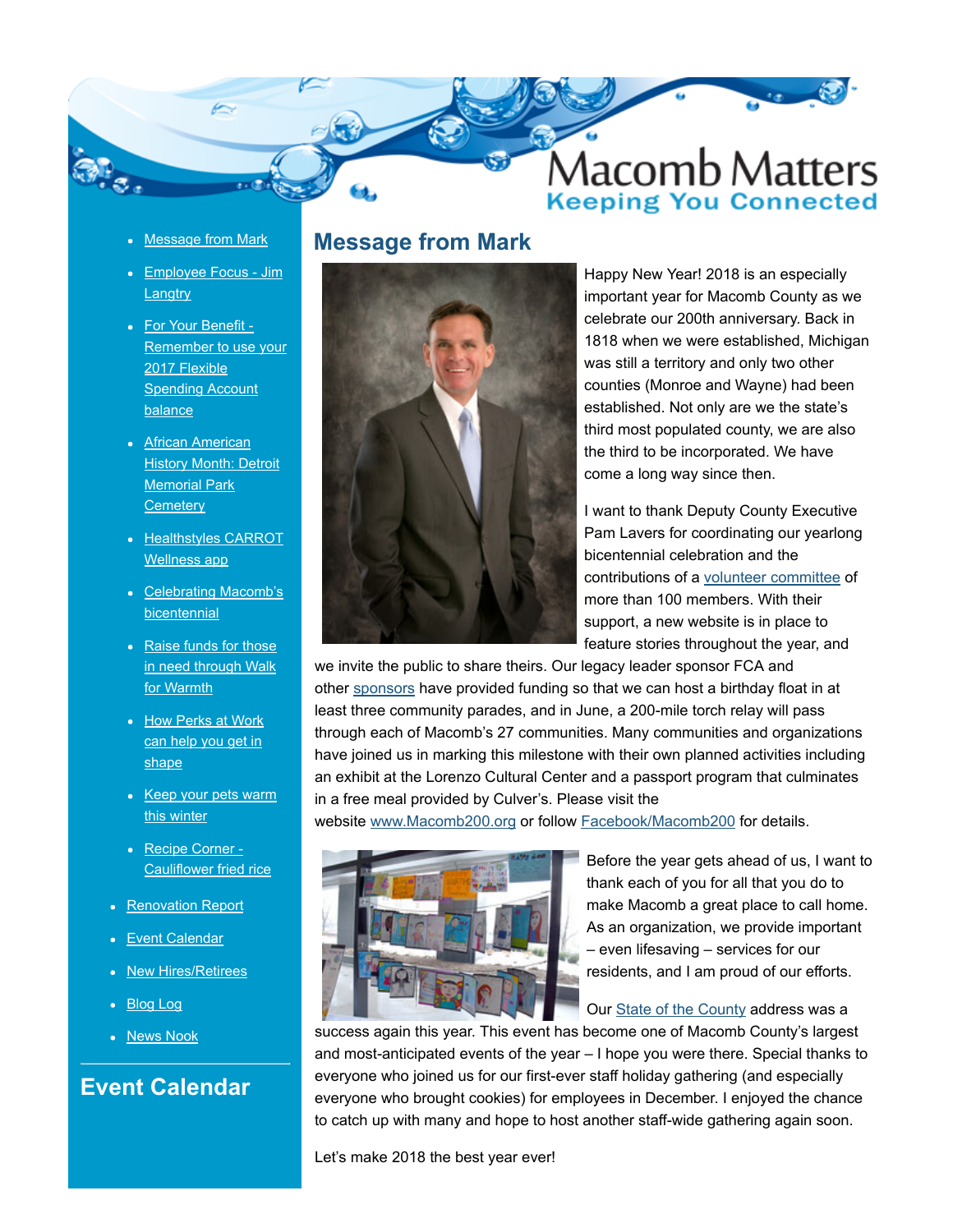

Thursday, February 1, 2018





Thursday, February 8, 2018



Saturday, March 3, 2018



[Thursday, March 8, 2018](http://www.macombgov.org/sites/default/files/content/government/executive/pdfs/macombmatters/blooddrive03082018.pdf)



Thursday, March 15, 2018

# Employee Focus - Jim Langtry

Meet employee Jim Langtry, chief of operations for the Prosecutor's Office. This month, Jim celebrates 30 years of employment with Macomb County government.

After graduating from Cooley Law School and working for Arthur Anderson, Jim joined the Prosecutor's Office in 1988. His first job in the office was as an assistant prosecuting attorney in the Appellate Division. Jim fondly recalls winning his first jury trial the same year he was hired.

"My parents were in the front row

watching; the jury took only seven minutes to deliberate before convicting a drug dealer," said Jim.

Jim has served as chief of operations under Prosecuting Attorney Eric Smith for 13 years.

"Since my first day at the Prosecutor's Office, Jim Langtry has been my go-to source for legal advice and counsel. There is almost nothing he doesn't know about criminal law and procedure. I can't imagine running the Macomb County Prosecutor's Office without Jim at my side," said Smith. "Jim's long record of superlative public service is second to none. But I think his greatest achievements are the two wonderful children he's raised with his wife Jackie. Jim has given his heart and soul to the Prosecutor's Office, but day after day, he's always put his family first."

Jim takes pride in supervising an amazing group of talented professionals, all of whom share the common goal of fighting to protect the safety and security of Macomb County's homes and families.

Jim is married with two children and enjoys golfing in his free time.

## For Your Benefit - Remember to use your 2017 Flexible Spending Account balance

As a reminder, the Macomb County Flexible Spending Account (FSA), which is administered by BASIC, includes a grace period. The FSA grace period is an extended period of coverage at the end of every plan year that allows extra time to incur expenses and use your remaining account balance. It runs from Jan. 1 to March 15 of the following year. An easy way to think of it is that a 12-month plan is actually 14 and a half months long.

It is important to note that the plan filing deadline for this grace period is March 31, 2018. All claims must be submitted via debit card, faxed or postmarked by this date.

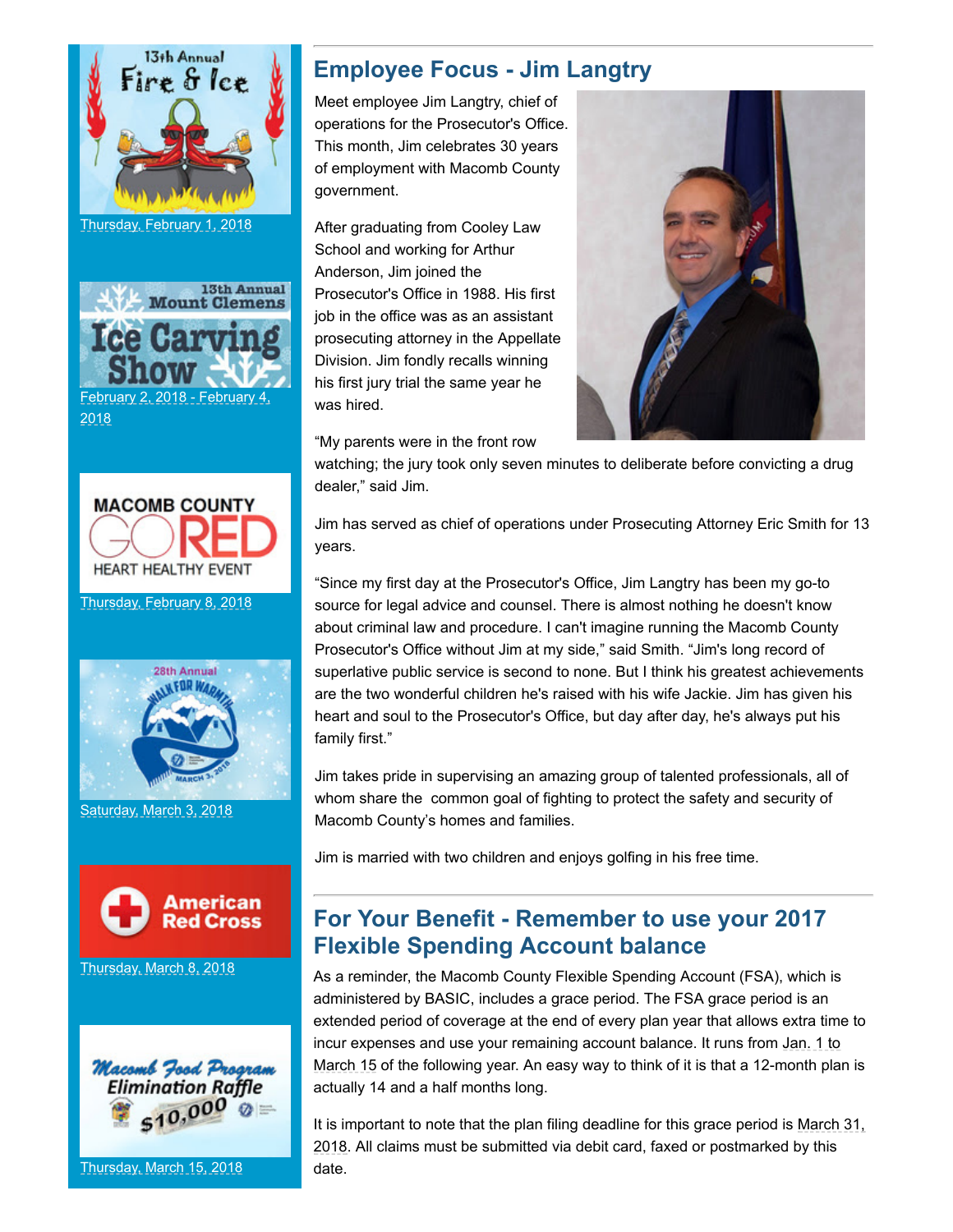# Blog Log

[Nino Salvagio – fresh produce](https://mmyh.wordpress.com/2017/11/30/nino-salvagio-fresh-produce-and-so-much-more/) and so much more!

[Unique Gift Ideas for Someone](https://mmyh.wordpress.com/2017/11/27/unique-gift-ideas-for-someone-who-has-everything/) Who Has Everything

[KnA Farms – A unique corner](https://mmyh.wordpress.com/2017/11/24/kna-farms-a-unique-corner-store/) store

What wine do I serve with that?

## News Nook

01/16/18 - Macomb County [launches Jobs Board](http://government.macombgov.org/sites/default/files/content/government/ped/pdfs/news/PED-MacombCountylauncesJobsBoard011618.pdf)

01/08/18 - Health Department [gives free testing kits for Radon](http://government.macombgov.org/sites/default/files/content/government/health/pdfs/news/Health-HealthDepartmentgivesawayfreetestingkitsforRadonActionMonth010818.pdf) **Action Month** 

12/27/17 - Registration open for [28th Annual Walk for Warmth](http://government.macombgov.org/sites/default/files/content/government/mca/pdfs/news/MCA-Registrationopenfor28thAnnualWalkforWarmth122717.pdf)

12/05/17 - 15 Mile Road [Reopens; Sinkhole Repair](http://government.macombgov.org/node/322541) **Finished** 

12/01/17 - Macomb County **[Students Have a Bright Future](http://government.macombgov.org/sites/default/files/content/government/executive/pdfs/news/OEC-Macomb_County_Students120117.pdf)**  The grace period only applies for those who have coverage through Dec. 31, 2017.

All FSA claims incurred in the new plan year between Jan. 1 and March 15 will automatically be processed against the previous year's balance first, as long as they are submitted prior to the processing deadline of March 31.

Example: Joe has \$80 remaining in his medical FSA at the end of the plan year (Dec. 31) and has no additional expenses left to submit for services incurred within that actual plan year. During the month of January, Joe goes to the dentist and incurs a charge of \$190 that he knows will not be covered by his dental plan. Joe submits the claim to his Basic. Basic will process the claim, and the \$80 will be applied from the remaining balance from the previous plan year, and the \$110 will be applied to the current plan year's balance.

Below are examples of products you can purchase to help you use your remaining 2017 FSA balance before the grace period runs out. When in doubt, you should always check with BASIC to confirm products are covered.

- First aid kits, hot and cold therapy packs, breast pumps, contact lenses and blood pressure monitors
- Alternative medical services such as chiropractic care and acupuncture

To view additional FSA eligible products, visit [https://fsastore.com.](https://fsastore.com/)

To submit claims to BASIC by the March 31 [deadline, visit https://www.basiconline.](https://www.basiconline.com/) com/.

## African American History Month: Detroit Memorial Park Cemetery

African American History Month is February. For those interested in learning about African American history, there are plenty of opportunities available in southeast Michigan. The [Charles H. Wright Museum of African American History](https://thewright.org/) in Detroit has continuous and special exhibits worth exploring. The Clinton-Macomb Public Library is hosting an event on Feb. 11 honoring two Macomb County residents who served as Tuskegee Airmen, an elite group of African American pilots who served in World War II. And Macomb County is privileged to be home to a unique part of African American History as well.

[Detroit Memorial Park Cemetery](http://www.detroitmemorialpark.com/about_us.php) is located on the south side of Thirteen Mile Road between Ryan and Mound roads in Warren. To the casual passer-by, it appears to be an inconspicuous place, as poignant and peaceful as any other burial site. It is difficult to imagine that, at its inception, it was a point of contention and controversy.

The cemetery was incorporated in 1925 through the efforts of [Charles C. Diggs Sr.](https://tbobdid.wordpress.com/the-need-for-black-undertakers/undertakers-in-detroit/diggs/) He was an African American funeral director in the Detroit area and was deeply disturbed by the inequities African Americans faced, in life and unfortunately, also in death. Many cemeteries refused to allow blacks to be buried on their property, or if they did allow it, they charged more for the plots. Funeral service providers relegated family members and mourners of black decedents to inconvenient, less desirable dates and times to hold the services.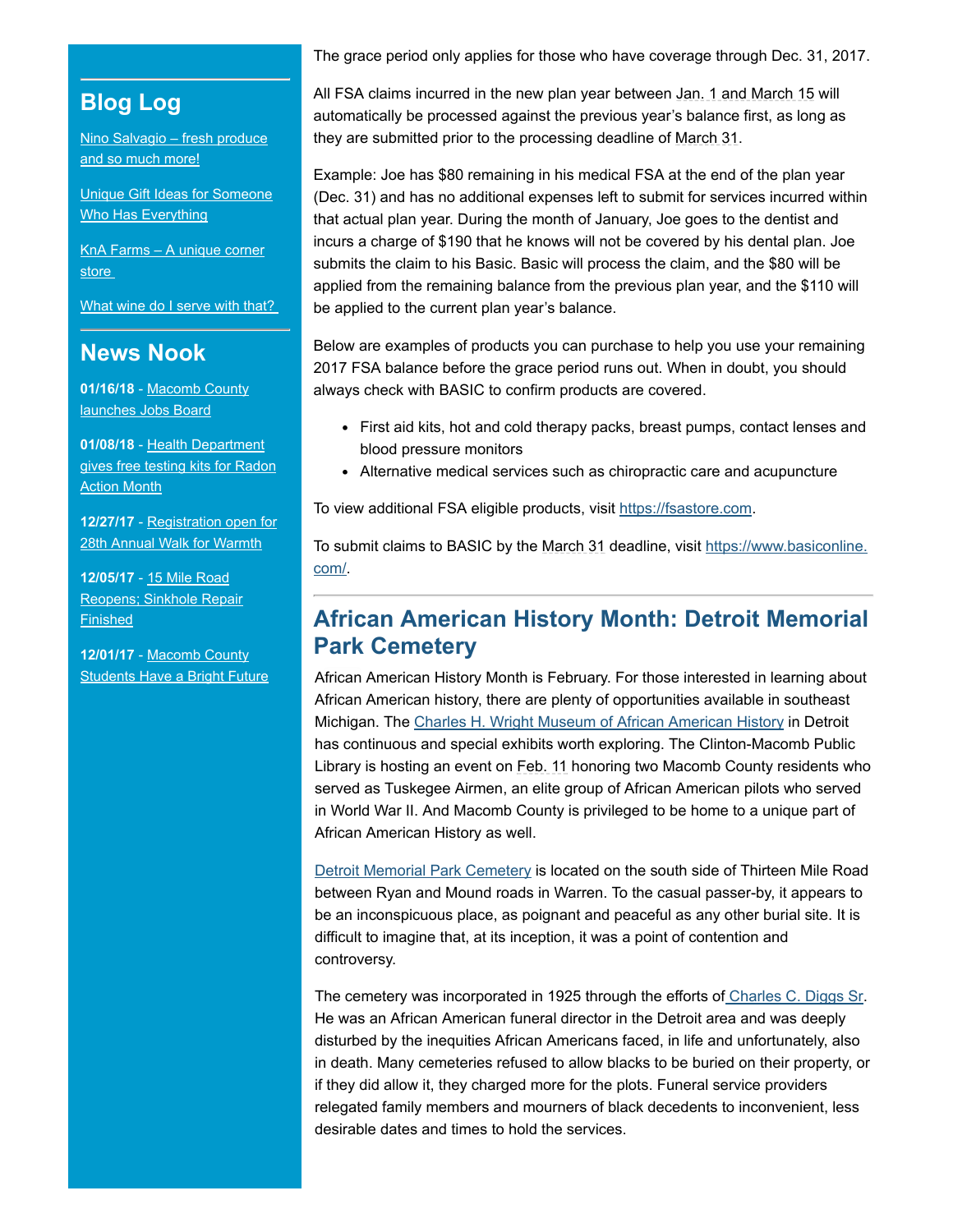

Diggs Sr. convinced other black business owners in the area to join with him and purchase a section of land to found a cemetery where blacks could be buried with dignity. Property options in Detroit were limited, but the founders were able to locate property on what is now Thirteen Mile Road in Warren. When the purpose of the development became apparent to white residents in the area, potential conflict loomed overhead, but the founders were undeterred, and on Oct. 30, 1926, the first official adult burial took place.

The founders elected

Aaron Toodle as the first president of the Detroit Memorial Park Association. Both Diggs Sr. and Toodle were civil rights and political activists who sought to end discrimination. Diggs Sr. was the first black senator in the Michigan legislature. While Diggs was advocating for minorities in the state legislature, Toodle was advocating for the African American community on a local level, through the Detroit Memorial Park Cemetery Association. Under his leadership, the board set aside plots for families to plant "Victory Gardens" during World War II. During economic downturns, the board also offered loans to African Americans who were denied business or home loans from traditional banks.

Diggs Sr. saw an unfortunate end to his political career when he was caught up in a bribery scandal. Despite this, he was re-elected to the state legislature upon his release from prison. However, the state Senate body refused to seat him. His son, [Charles C. Diggs Jr.](http://history.house.gov/People/Detail?id=12254), indignant at the treatment his father received, entered the world of politics himself. Diggs Jr. ran successfully for the Michigan State Senate and won. Eventually, he sought to institute change on a federal level and became Michigan's first African American representative. He was one of the original founders of the Congressional Black Caucus. He served until he resigned in June of 1980. He had been convicted of mail fraud and falsifying payroll cards but maintained his innocence, stating he was the victim of selective prosecution because of his race and his tireless activism on behalf of minorities around the world. Diggs Jr. passed away in 1998.

The current board members of the Detroit Memorial Park Association are all related to the original investors. Today, visitors to the cemetery located on Thirteen Mile Road will find that many prominent African Americans are buried there. Diggs Sr. and Diggs Jr. are both interred at the cemetery in Warren, as well as famous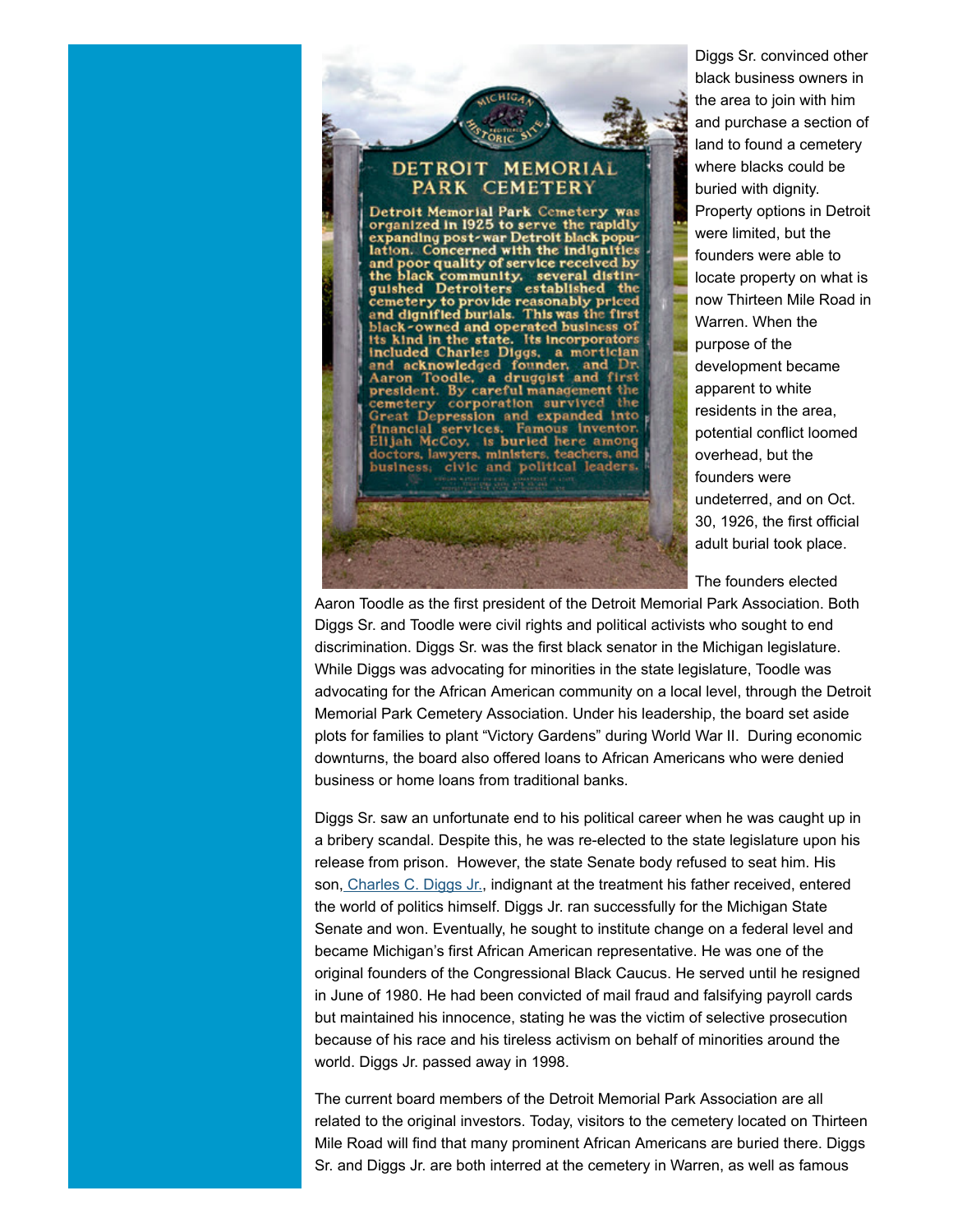inventor [Elijah McCoy,](https://www.biography.com/people/elijah-mccoy-9391300) an educated and accomplished engineer whose inventions helped shape modern manufacturing processes. Florence Ballard, a founding member of the Supremes; blues musician "Baby Boy" Warren; and Phillip Wynne, whose accomplished musical career included a recording contract with the Motown Record Label, are among other historical figures who made Detroit Memorial Park Cemetery their final resting place.

Detroit Memorial Park Cemetery was the first black-owned and operated business [of its kind in the state, and in 1976, the state of Michigan installed a historical](http://www.michmarkers.com/startup.asp?startpage=L0392.htm) marker there.

## Healthstyles CARROT Wellness app



It's that time of year – setting goals and making commitments to a better, healthier you. Often, wellintentioned individuals set their goals high – go big or go home, right? Unfortunately, setting "big" unrealistic goals is almost a surefire way of "going home" – straight to the couch, bag of chips in hand. So how can you avoid that fate? One strategy is to set challenging but realistic goals. Macomb County supports employees' efforts to achieve their visions of

healthier, more active lifestyles, and one of the ways Macomb County supports its employees' endeavors is through the Healthstyles program.

To that end, in October 2016, Healthstyles introduced the CARROT Wellness mobile app to Macomb County employees. The app, which is completely free to employees, is one more resource in your fitness toolbox. Simply put, once you sign up, the app helps you set realistic goals and tracks your progress. The app sends reminders and congratulates you when you meet your goals. Not only will you feel better, but as you meet your goals, you will earn rewards, such as Macomb County merchandise and gift cards to restaurants or stores.

The app even offers a platform for some friendly competition among departments. When you sign up for the app, you can choose to join your department's team. The app calculates the department's averages, and the department whose team members reach their goals most consistently are designated the winners! Last year's winner was Corporate Counsel, who met their goals 86 percent of the time. For more information about Corp Counsel's victory, click [here!](https://carrotwellness.com/blog/2017/11/29/congrats-to-macomb-countys-winning-team) Joining a team is not required, and whether you join your department's team or not, all information is kept confidential and private. Macomb County does not have access to any personal information from your CARROT Wellness app – just data on team participation rates, no names attached.

Instead of "go big or go home," how about "sign up and earn?" If you'd like to sign up for the CARROT Wellness app, click [here](http://insidemacomb.macombgov.org/healthstyles-carrotapp) and visit the Healthstyles CARROT Wellness app page for more information and instructions on how to download the app. If you do not have access to InsideMacomb, Macomb County's internal server, please email Healthstyles for more informatio,

at [healthstyles@macombgov.org.](mailto:healthstyles@macombgov.org) You can also speak to your department's Wellness Warrior for assistance or questions about Healthstyles.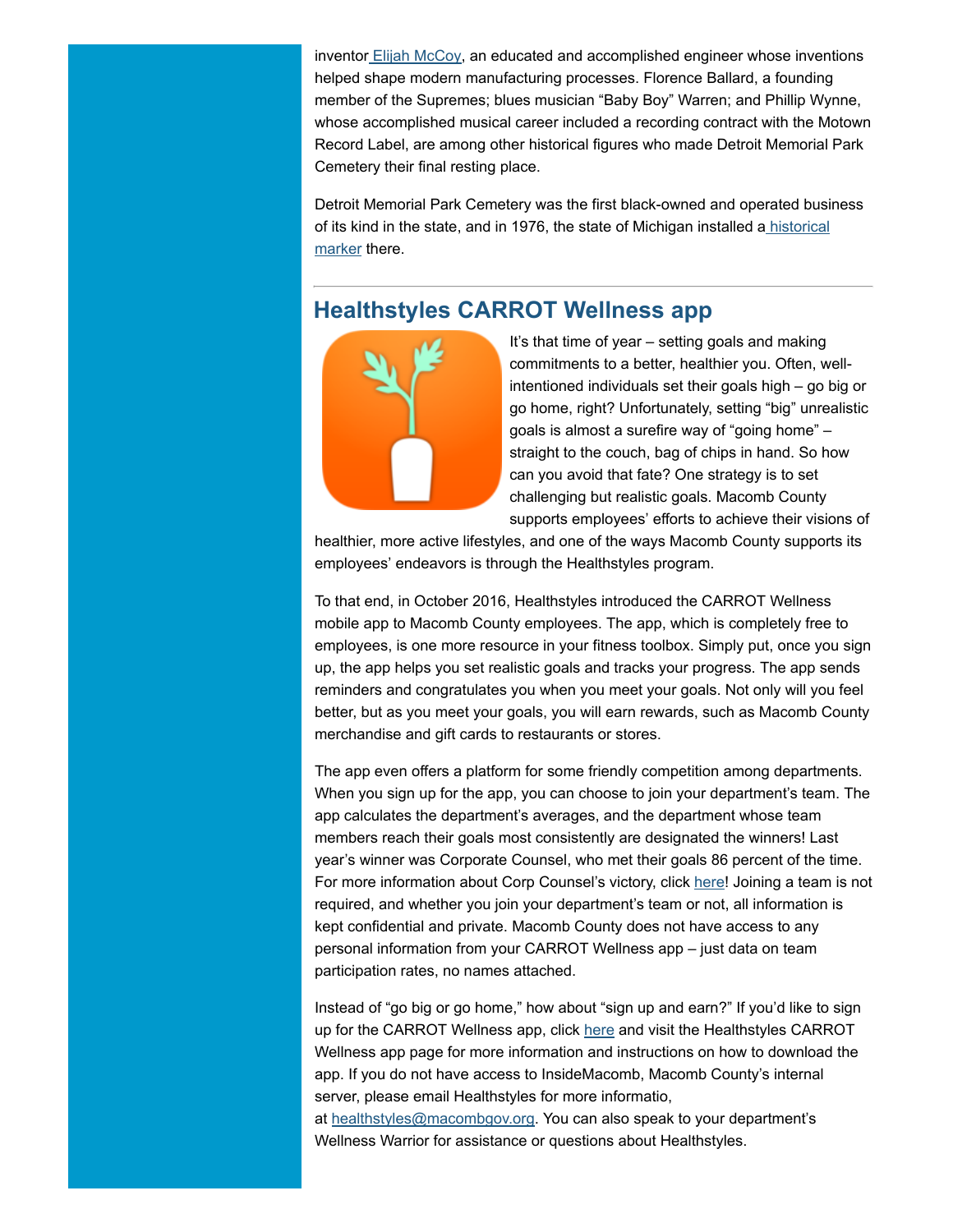Macomb County is not only proud to help employees reach their wellness goals, it is also proud to support Michigan small businesses. The CARROT Wellness app is the brainchild of local businessman and engineer Michael Antaran. Michael maintains and runs the CARROT Wellness app, among other things, through his company Marvel Apps, located in Royal Oak. Marvel Apps has been recognized as one of southeast Michigan's top app developers and was named as one of Michigan's Top 50 Companies to Watch by the Michigan Celebrates Small Business organization in 2015. For more information about the CARROT Wellness app and its creator, please explore their [website](https://carrotwellness.com/home)!

## Celebrating Macomb's bicentennial

Macomb County turns 200 this year, and there are opportunities to celebrate all year long!

Learn fun facts about the county's history through the [Macomb200.org](http://macomb200.macombgov.org/Macomb200-Home) website. Scroll along the timeline to see when important events occurred, and visit the [stories page](http://macomb200.macombgov.org/Macomb200-BicentennialStories) to read blogs about historical people, places and events. This month features stories about communities. Next month will focus on health.

Delve into the county's historical sites through the **Passport Challenge**. Pick up a passport at participating locations and earn stamps at each site you visit. Once you've collected seven stamps, take your passport to [Culver's](https://www.culvers.com/) for a free meal.

An historical exhibit entitled "Voyageurs to Swing Votes" will be on display Feb. 28 through May 6 at [Macomb Community College's Lorenzo Cultural Center.](http://www.lorenzoculturalcenter.com/) According to their website, it will feature "major accomplishments, significant milestones, key people and interesting facts that have made Macomb County what it is today." Also look for a new exhibit to make its way to the County Administration Building lobby sometime before spring.

The city of Mount Clemens also turns 200 this year, and a new commemorative book has been released. Capital of Macomb: A Bicentennial History of Mount [Clemens, Michigan, 1818-2018 by Deborah Larsen includes beautiful images](http://www.mtclib.org/wordpress/index.php/2017/09/27/new-bicentennial-book-now-available/) and details significant events that have shaped the city over the years. It is available for purchase for \$15 at the [Mount Clemens Public Library](http://www.mtclib.org/wordpress/) checkout desk.

The signature event of the year will be a torch relay which will take place June 21 and 22. The relay will run through each of Macomb's 27 communities and end in Mount Clemens in time for their annual fireworks extravaganza. The following day, June 23, there will be a Bootleggers Ball that draws inspiration from the prohibition era.

Finally, the bicentennial will be celebrated during some of our communities' longest running traditions: their annual parades. The bicentennial float can be spotted in the St. Clair Shores Memorial Day Parade, Romeo Labor Day Parade and Mount Clemens Presents Macomb County's Santa Parade on Nov. 17.

For more details about all of these events, follow [@Macomb200](https://www.facebook.com/Macomb200) on Facebook.

## Raise funds for those in need through Walk for Warmth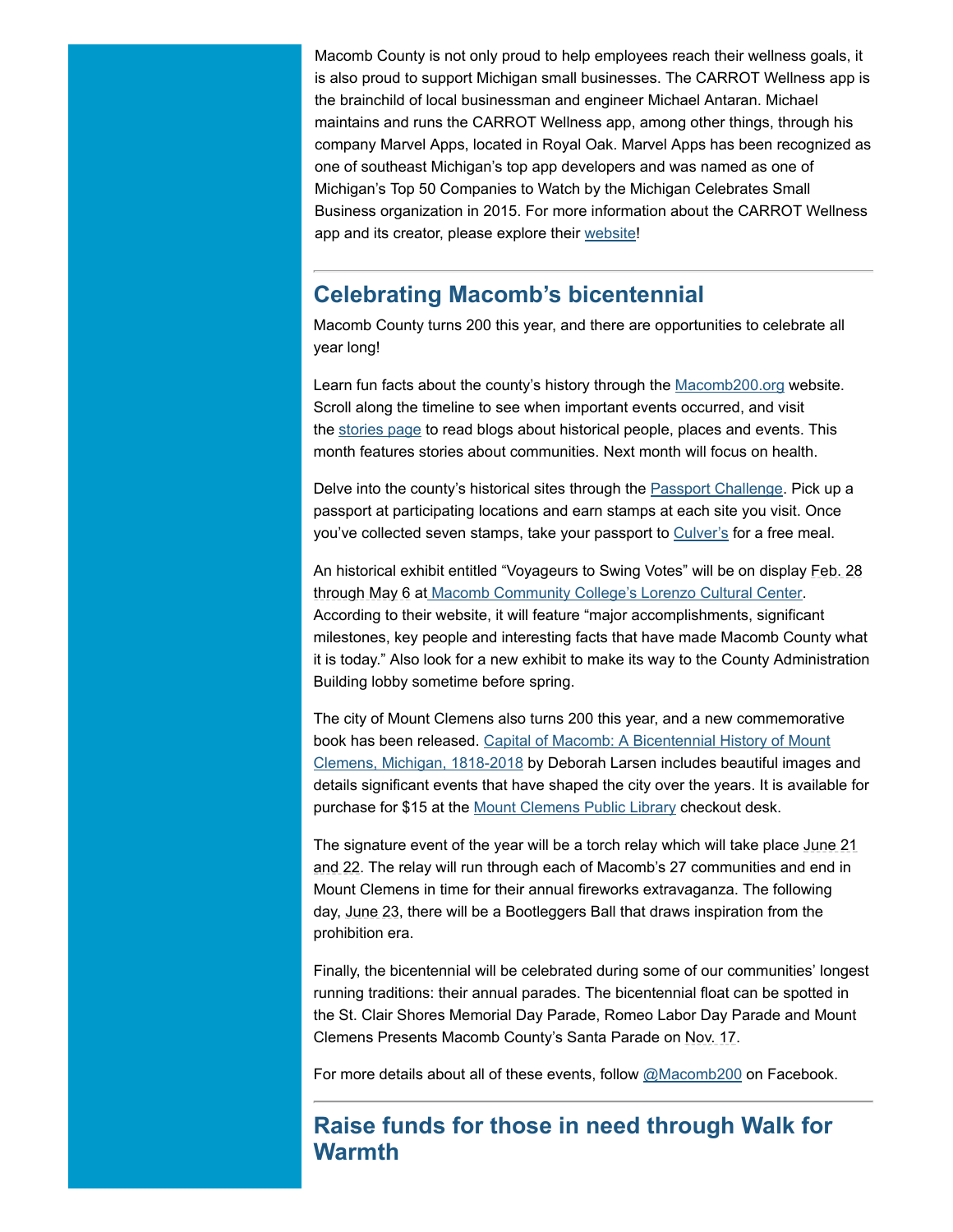

Registration is now open for Macomb Community Action's 28th Annual Walk for Warmth. The event will take place on Saturday, March 3 at Macomb Mall in Roseville.

In October 2017, Macomb

Community Action assisted a senior couple in central Macomb County with their natural gas bill. The funds raised at the Walk for Warmth event helped prevent their services from being disconnected.

Event check-in and day-of registration begin at  $8$  a.m. inside the mall at the Dick's Sporting Goods entrance. New to the event this year is the outdoor 1-mile race administered by Hanson's Race Management. Runners can choose to be timed and compete for overall male and female race awards. The indoor 5K walk and the outdoor race will both start at 9 a.m.

The registration fee is \$25 per person and employees can choose to register individually or as a team at [mca.macombgov.org/mca-W4W.](http://mca.macombgov.org/mca-W4W) Departments throughout the county use the walk as a fun team-building event.

"This event benefits our most vulnerable citizens in the county while providing fun team-building for the Human Resources and Labor Relations staff," said Robyn DiCristofaro, HRLR service partner. "One of our core values in HRLR is helping others, so we appreciate the opportunity to participate in this event."

## How Perks at Work can help you get in shape

Make 2018 the year to get in shape! LA Fitness is offering an exclusive membership discount to Macomb County employees. Join online through the Perks at Work website and receive a \$0 initiation fee and \$29.99 monthly dues per person for you and your family members. Membership includes access to all LA Fitness clubs, excluding Signature Clubs.

Your membership would include the following amenities:

- Unlimited group fitness classes
- Personal training
- Access to pool, sauna and aqua fitness classes
- Kids Klub babysitting
- And many more.

So if you've made the resolution to get healthy and active this year, consider this discounted membership. This offer is only applicable to Macomb County government employees and only online at [www.perksatwork.com](http://www.perksatwork.com/). Please note that family members must live at the same address as the employee, and memberships must be paid through the employee membership account.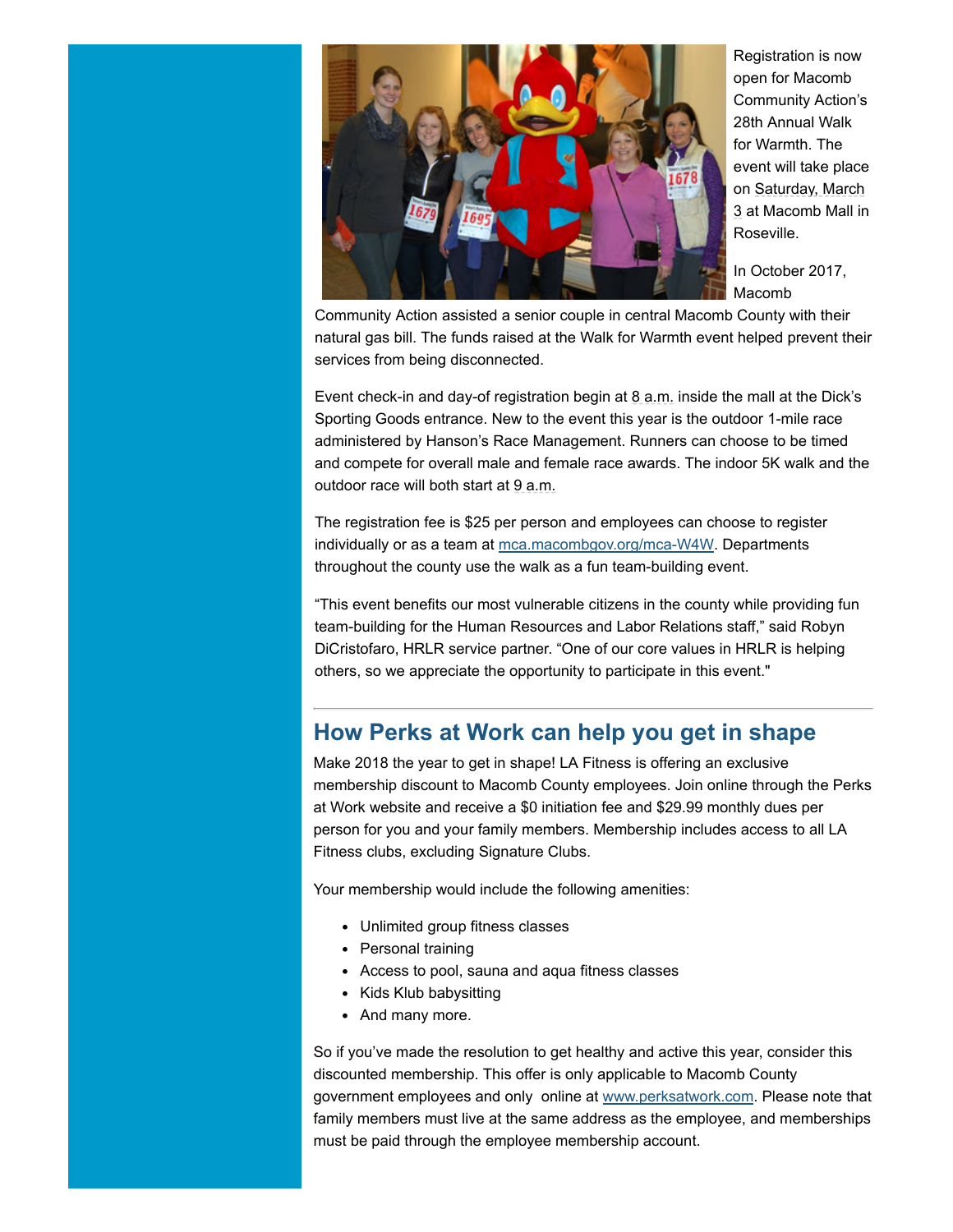Go for the gold in 2018 and take advantage of this offer today!

Click [here](http://www.macombgov.org/sites/default/files/content/government/executive/pdfs/macombmatters/PerksatWorkupdated102617_0218.pdf) for more information about Perks at Work.

#### Keep your pets warm this winter

Macomb County Animal Control would like to extend a public service announcement to its community members regarding pets being left outside given the time of year. Our office continues to receive numerous phone calls from concerned residents regarding pets being left outside without proper shelter, for extended periods of time, during inclement weather. Our Animal Control deputies respond to all of these calls as quickly as possible. However, given the high volume of concerns we are receiving, we thought it would be best to offer some suggestions and resources to better educate our residents.

The following is a list of broad recommendations that we ask our community members adhere to:

- Macomb County Animal Control recommends that dogs do not stay outside for extended periods of time during cold weather. Know your dog's limit!
- Dogs should be taken out only to use the bathroom and then brought back inside, ideally no longer than 10-15 minutes.
- Dogs are never to be left outside (even with proper weather coverage) if no one is home at the time.
- Residents should be conscious of what is or is not proper shelter given extreme temperatures.
- This time of year, blankets and woodchips are not considered ideal for bedding. Straw is preferred.
- There are various wax products that can be applied to your pet's paws to further protect them from the cold.

Visit the [American Veterinary Medical Association's webpage](https://www.avma.org/public/PetCare/Pages/Cold-weather-pet-safety.aspx) for a more in-depth overview of how best to protect your animals in this weather.

Did you know the Macomb County Animal Control Division responds to more than just domestic animal weather concerns? Do not hesitate to call us at (586) 4695115 [if you are at all concerned about the well-being of an animal, owned or](tel:(586)%20469-5115) otherwise.

Thank you, stay warm!

#### Recipe Corner - Cauliflower fried rice

#### Ingredients

- 1 medium-sized head of cauliflower
- $\cdot$  1  $\frac{1}{2}$  tablespoons sesame oil
- 1 carrot, cubed
- 1/3 cup canned corn
- 2 garlic cloves, minced
- 1 cup frozen edamame
- 2 beaten eggs
- $\cdot$   $\frac{1}{4}$  cup low sodium soy sauce
- 3-5 green onions, minced